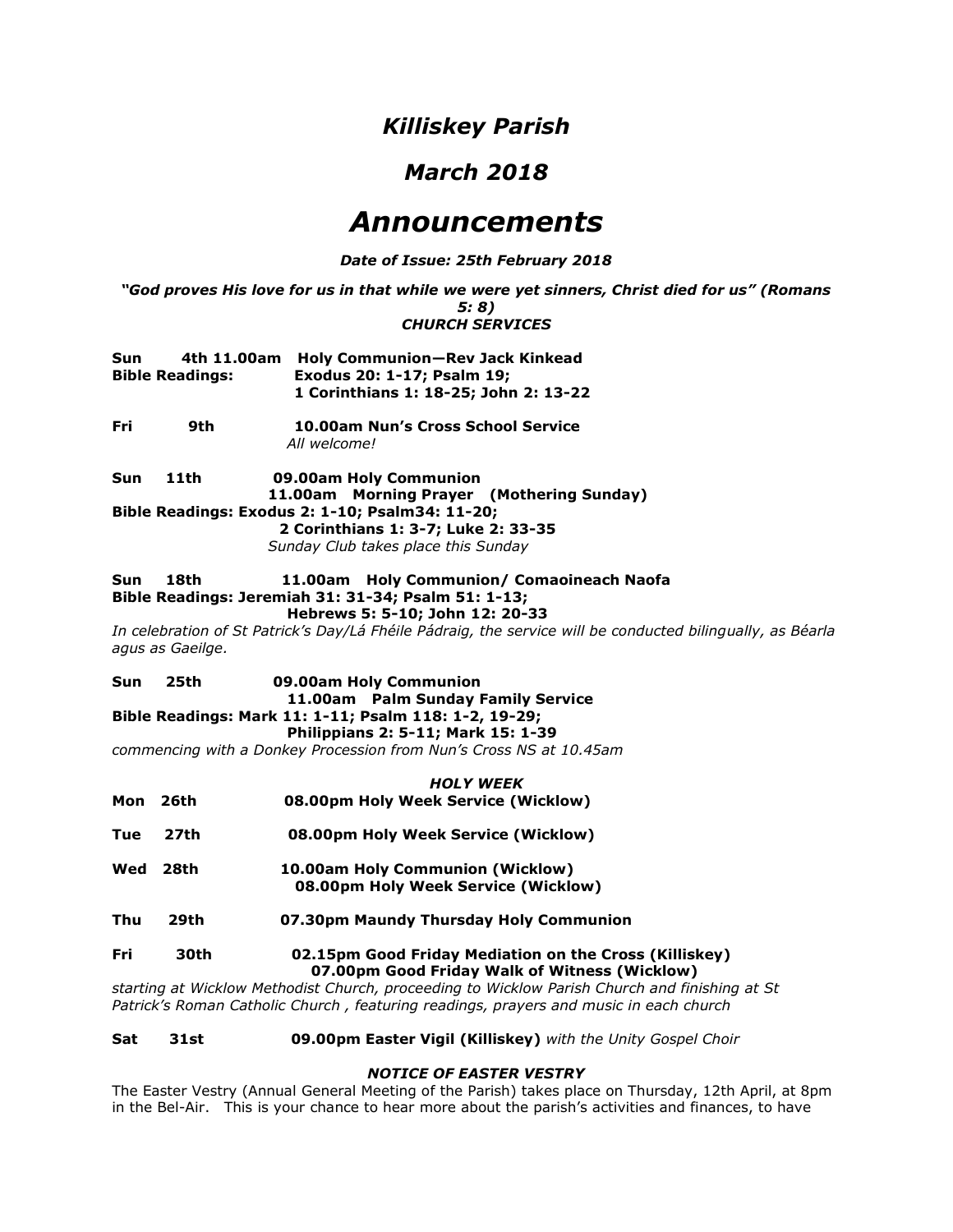your say on the future direction of the parish and to vote for an incoming select vestry.

# *BIBLE STUDIES DURING LENT*

Lent is a great season to spend time preparing for Easter and to discipline our lives in various ways. One good practice is to take the opportunity to read God's word.

The joint Wicklow & Killiskey and Ashford & Glenealy bible study series, entitled "The Road to Calvary" continues in various venues on Monday evenings for the first three weeks of March. These venues will be announced weekly at church services.

On Tuesday evenings in the van der Fliers' house on Church Hill, Wicklow the studies using the Biblical Association of the Church of Ireland's booklet "As the Father sent me, so I send you" continues for the first three weeks of March.

# **MOTHERS' UNION / MOTHERING SUNDAY**

The Mothers' Union branch is holding "Chat and Craft" in The Hub on Monday 5th March at 10.30am. It will hold its Annual Birthday Lunch in Chester Beatty's, Ashford on Monday 12th March at 12.30pm, price €20 each. All welcome!

On 11th March we will celebrate Mothering Sunday in Nun's Cross church using resources compiled by the Mothers' Union.

#### *ROTAS*

We need more help with cleaning the church and arranging flowers for the church and with organising tea/coffee for the end of services. We are very grateful to those who help the church in this way but would like to spread these tasks more widely. Rotas are posted on the church notice board in the porch and beside the font. Please sign up if you can!

#### **CONFIRMATION**

For anyone who is interested in taking part in classes towards confirmation, they will begin in March. This is a serious undertaking, as a public demonstration of Christian faith. Anyone in 6th class or beyond is eligible to join classes. Please note that only those who attend church on a reasonably regular basis will be put forward for confirmation by the Archbishop. If you know of any potential candidates, please let Rev Jack or Rev Ken know.

#### *UNITY GOSPEL CHOIR*

The Unity Gospel Choir meets for rehearsals in Nun's Cross church on Mondays at 8.00pm. New members welcome!

# *ECO TIPS — PLASTIC CONTAINERS*

Most of us will have heard the recent reports about the extent of plastic pollution, particularly in oceans. There are the obvious signs, where plastic containers are thrown out and collect in gyres (large scale eddies) far out to sea or are washed ashore, despoiling coastlines. However, there are other more insidious ways in which our oceans are affected. Fish ingest small pieces of plastic, which can fill their stomachs so that they can actually starve as they cannot then eat sufficient nutritious food.

Additionally, micro plastics increasingly are being shown to pollute the seas and their fauna. These micro plastics are present in products as diverse as, for example, cosmetics and fleece jumpers; when the latter are washed, the micro plastics can end up far out to sea following disposal through waste pipes.

These days, it is nigh on impossible NOT to use plastics, but we can, indeed must, reduce our use of them. Some nations are already banning the use of one-off plastic cups; we can all follow suit ourselves. Look at all the plastic containers at home and see if some changes can be made – bars of soap instead of hand wash and shower gel is one example. Set yourself a target to cut down on their use in the next few months. Good habits stick.

# *ASHFORD COUNTRY FAIR*

The 5th annual Ashford Country Fair will take place in the grounds of the Bel-Air Hotel on Bank Holiday Monday, 7th May from 11am to 4pm.

If you can help in this or any other way with this important fund-raiser, please contact Bernadette